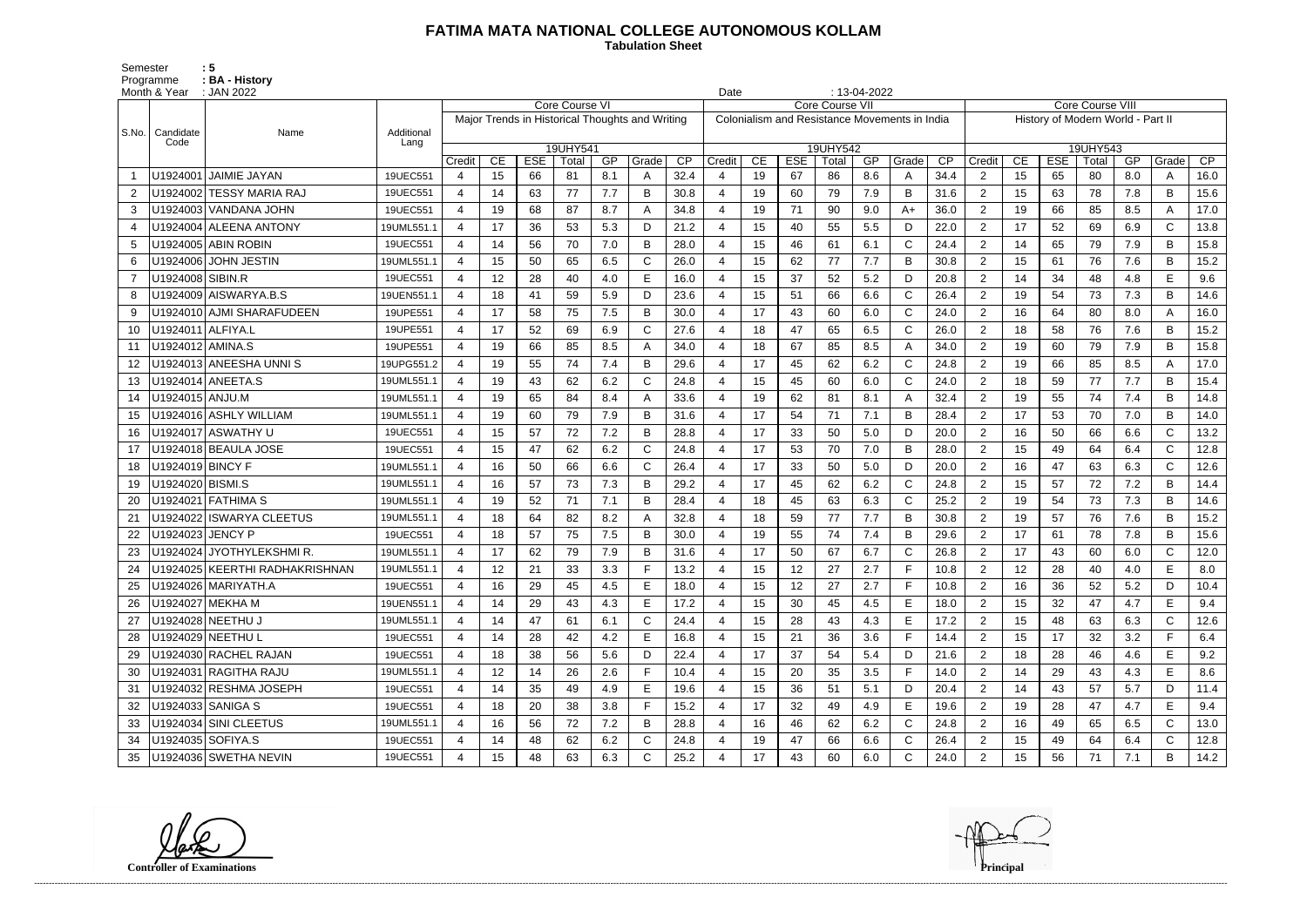|         |           | Name                           |                    |        |           |            | Core Course VI                                  |     |        |      | Core Course VII |     |                |          |                                               |       |                                   | Core Course VIII |          |            |       |     |       |      |  |
|---------|-----------|--------------------------------|--------------------|--------|-----------|------------|-------------------------------------------------|-----|--------|------|-----------------|-----|----------------|----------|-----------------------------------------------|-------|-----------------------------------|------------------|----------|------------|-------|-----|-------|------|--|
|         |           |                                |                    |        |           |            | Major Trends in Historical Thoughts and Writing |     |        |      |                 |     |                |          | Colonialism and Resistance Movements in India |       | History of Modern World - Part II |                  |          |            |       |     |       |      |  |
| l S.No. | Candidate |                                | Additional<br>Lanc |        |           |            |                                                 |     |        |      |                 |     |                |          |                                               |       |                                   |                  |          |            |       |     |       |      |  |
|         | Code      |                                |                    |        |           |            | 19UHY541                                        |     |        |      |                 |     |                | 19UHY542 |                                               |       |                                   |                  | 19UHY543 |            |       |     |       |      |  |
|         |           |                                |                    | Credit | <b>CE</b> | <b>ESE</b> | Total                                           | GP  | Gradel | CP   | Credit          | CE. | <b>ESE</b>     | Total    | GP                                            | Grade | CP.                               | Credit I         | CE.      | <b>ESE</b> | Total | GP  | Grade | CP.  |  |
|         |           | 36   U1924037   ABHIJITH.A.S   | 19UML551.          |        |           | 45         |                                                 | 6.1 |        | 24.4 |                 | 16  | 36             | 52       | 5.2                                           |       | 20.8                              |                  | 15       | 34         | 49    | 4.9 |       | 9.8  |  |
|         |           | 37   U1924038   ARAVIND S HARI | 19UEN551.          |        |           | 12         | 26                                              | 2.6 |        | 10.4 |                 | 15  |                | 28       | 2.8                                           |       | 11.2                              |                  | 14       | Ab         | 14    | .4  |       | 2.8  |  |
|         |           | 38   U1924039 ERICK YESUDASAN  | 19UEC551           |        |           | 42         | -57                                             | 5.7 |        | 22.8 |                 | 15  | 49             | 64       | 6.4                                           |       | 25.6                              |                  | 15       | 34         | 49    | 4.9 | E     | 9.8  |  |
|         |           | 39   U1924040   HAM V. PHILIP  | 19UML551.1         |        |           | 29         | 43                                              | 4.3 |        | 17.2 |                 | 15  | 2 <sup>1</sup> | 36       | 3.6                                           |       | 14.4                              |                  | 14       | 47         | -31   | 3.1 |       | 6.2  |  |
|         |           | 40   U1924041   JAYAKRISHNAN.U | 19UML551.          |        |           | 38         | -56                                             | 5.6 |        | 22.4 |                 |     | 38             | 53       | 5.3                                           | D     | 21.2                              |                  | 18       | 40         | 58    | 5.8 |       | 11.6 |  |
|         |           | 41   U1924042 SIJU JUSTIN      | 19UBO551           |        | 18        | 61         | 79                                              | 7.9 | B      | 31.6 |                 |     | 59             | 76       | 7.6                                           | B     | 30.4                              |                  | 18       | -61        | 79    | 7.9 | B     | 15.8 |  |

**Controller of Examinations Principal**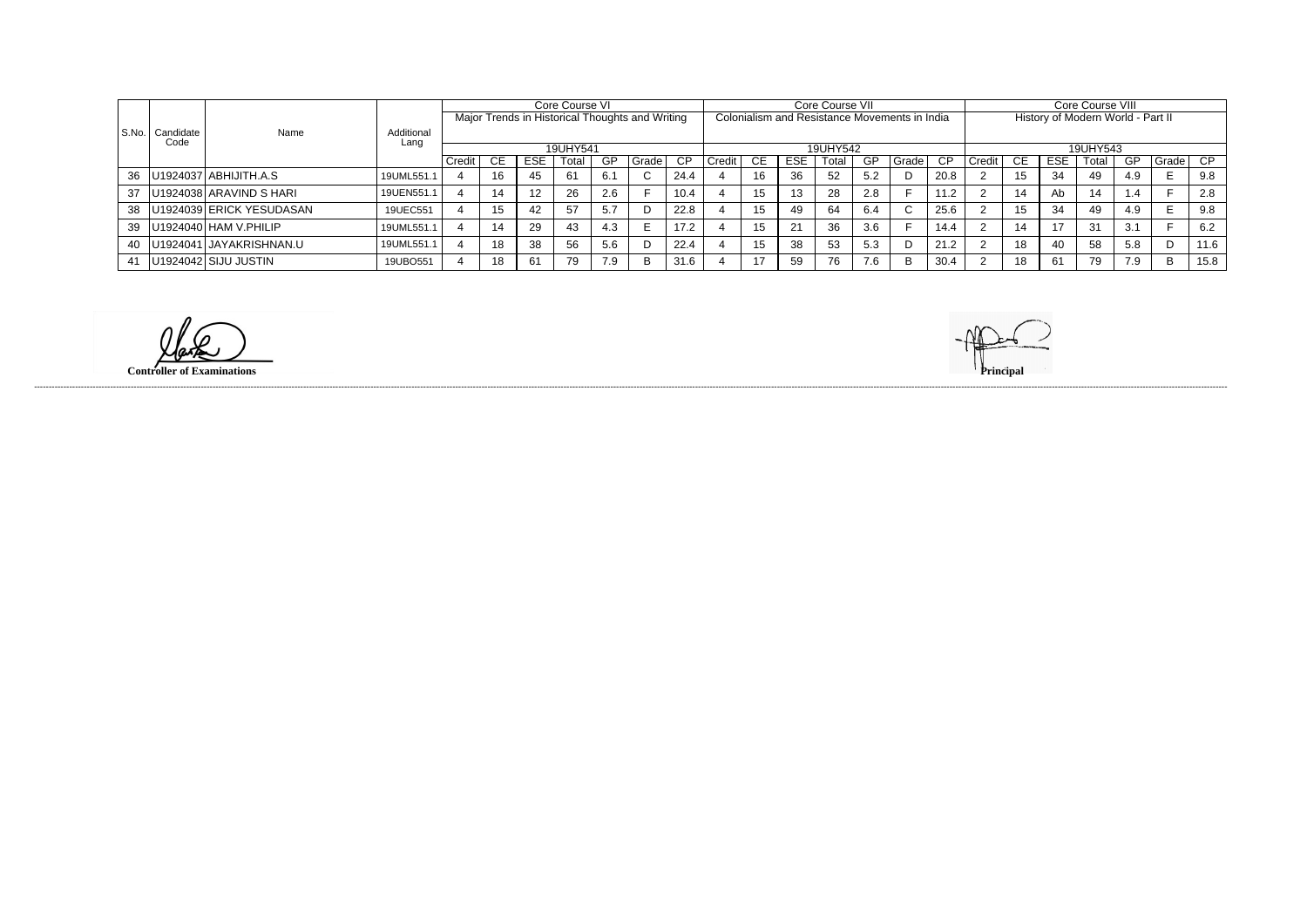|       |                   |                                |                    | <b>Core Course IX</b> |          |            |                                     |     |              |                         | Core Course X           |          |            |             |            |                   |              |  |
|-------|-------------------|--------------------------------|--------------------|-----------------------|----------|------------|-------------------------------------|-----|--------------|-------------------------|-------------------------|----------|------------|-------------|------------|-------------------|--------------|--|
|       |                   |                                |                    |                       |          |            | <b>History of Pre Modern Kerala</b> |     |              | Making of Indian Nation |                         |          |            |             |            |                   |              |  |
| S.No. | Candidate<br>Code | Name                           | Additional<br>Lang |                       |          |            |                                     |     |              |                         |                         |          |            |             |            |                   |              |  |
|       |                   |                                |                    |                       | CE       | <b>ESE</b> | 19UHY544                            | GP  | Grade        | CP                      |                         | CE       | <b>ESE</b> | 19UHY545    | GP         | Grade             | CP           |  |
|       |                   | U1924001 JAIMIE JAYAN          | 19UEC551           | Credit<br>4           | 19       | 64         | Total<br>83                         | 8.3 | A            | 33.2                    | Credit<br>4             | 19       | 65         | Total<br>84 | 8.4        | A                 | 33.6         |  |
| 2     |                   | U1924002 TESSY MARIA RAJ       | 19UEC551           | 4                     | 19       | 56         | 75                                  | 7.5 | B            | 30.0                    | 4                       | 19       | 60         | 79          | 7.9        | B                 | 31.6         |  |
| 3     |                   | U1924003 VANDANA JOHN          | 19UEC551           | 4                     | 20       | 68         | 88                                  | 8.8 | A            | 35.2                    | 4                       | 20       | 70         | 90          | 9.0        | $A+$              | 36.0         |  |
| 4     |                   | U1924004 ALEENA ANTONY         | 19UML551.1         | 4                     | 14       | 40         | 54                                  | 5.4 | D            | 21.6                    | 4                       | 14       | 37         | 51          | 5.1        | D                 | 20.4         |  |
| 5     |                   | U1924005 ABIN ROBIN            | 19UEC551           | 4                     | 14       | 50         | 64                                  | 6.4 | $\mathsf{C}$ | 25.6                    | 4                       | 14       | 58         | 72          | 7.2        | B                 | 28.8         |  |
| 6     |                   | U1924006 JOHN JESTIN           | 19UML551.1         | 4                     | 14       | 54         | 68                                  | 6.8 | $\mathsf{C}$ | 27.2                    | 4                       | 14       | 56         | 70          | 7.0        | B                 | 28.0         |  |
| 7     | U1924008 SIBIN.R  |                                | 19UEC551           | 4                     | 14       | 31         | 45                                  | 4.5 | E            | 18.0                    | 4                       | 14       | 30         | 44          | 4.4        | E                 | 17.6         |  |
| 8     |                   | U1924009 AISWARYA.B.S          | 19UEN551.1         | 4                     | 14       | 63         | 77                                  | 7.7 | B            | 30.8                    | 4                       | 14       | 47         | 61          | 6.1        | $\mathsf{C}$      | 24.4         |  |
| 9     |                   | U1924010 AJMI SHARAFUDEEN      | 19UPE551           | 4                     | 16       | 50         | 66                                  | 6.6 | $\mathsf{C}$ | 26.4                    | 4                       | 18       | 64         | 82          | 8.2        | A                 | 32.8         |  |
| 10    | U1924011 ALFIYA.L |                                | 19UPE551           | 4                     | 18       | 49         | 67                                  | 6.7 | $\mathsf{C}$ | 26.8                    | 4                       | 18       | 55         | 73          | 7.3        | B                 | 29.2         |  |
| 11    | U1924012 AMINA.S  |                                | 19UPE551           | 4                     | 18       | 64         | 82                                  | 8.2 | A            | 32.8                    | 4                       | 18       | 70         | 88          | 8.8        | Α                 | 35.2         |  |
| 12    |                   | U1924013 ANEESHA UNNIS         | 19UPG551.2         | 4                     | 17       | 60         | 77                                  | 7.7 | B            | 30.8                    | 4                       | 19       | 57         | 76          | 7.6        | B                 | 30.4         |  |
| 13    |                   | U1924014 ANEETA.S              | 19UML551.1         | 4                     | 14       | 45         | 59                                  | 5.9 | D            | 23.6                    | 4                       | 14       | 41         | 55          | 5.5        | D                 | 22.0         |  |
|       | U1924015 ANJU.M   |                                |                    | 4                     | 19       | 57         | 76                                  | 7.6 | B            | 30.4                    | 4                       | 19       | 56         | 75          | 7.5        | B                 | 30.0         |  |
| 14    |                   | U1924016 ASHLY WILLIAM         | 19UML551.1         |                       | 17       | 55         |                                     | 7.2 | B            | 28.8                    | 4                       | 18       | 64         | 82          |            |                   |              |  |
| 15    |                   | U1924017 ASWATHY U             | 19UML551.1         | 4                     | 17       | 52         | 72                                  |     | $\mathsf{C}$ |                         |                         |          |            | 69          | 8.2<br>6.9 | A<br>$\mathsf{C}$ | 32.8         |  |
| 16    |                   |                                | 19UEC551           | 4                     |          |            | 69                                  | 6.9 |              | 27.6                    | 4                       | 18       | 51         |             |            |                   | 27.6         |  |
| 17    | U1924019 BINCY F  | U1924018 BEAULA JOSE           | 19UEC551           | 4<br>4                | 17<br>17 | 60<br>35   | 77<br>52                            | 7.7 | B<br>D       | 30.8                    | 4<br>4                  | 14<br>15 | 40<br>31   | 54<br>46    | 5.4<br>4.6 | D<br>E            | 21.6<br>18.4 |  |
| 18    |                   |                                | 19UML551.1         |                       |          |            |                                     | 5.2 | $\mathsf{C}$ | 20.8                    |                         |          |            |             |            |                   |              |  |
| 19    | U1924020 BISMI.S  |                                | 19UML551.1         | 4                     | 17       | 46         | 63                                  | 6.3 |              | 25.2                    | 4                       | 17       | 34         | 51          | 5.1        | D                 | 20.4         |  |
| 20    |                   | U1924021 FATHIMA S             | 19UML551.1         | 4                     | 18       | 54         | 72                                  | 7.2 | B            | 28.8                    | 4                       | 18       | 51         | 69          | 6.9        | $\mathsf{C}$      | 27.6         |  |
| 21    |                   | U1924022 ISWARYA CLEETUS       | 19UML551.1         | 4                     | 18       | 55         | 73                                  | 7.3 | B            | 29.2                    | 4                       | 17       | 55         | 72          | 7.2        | B                 | 28.8         |  |
| 22    | U1924023 JENCY P  |                                | 19UEC551           | 4                     | 19       | 69         | 88                                  | 8.8 | A            | 35.2                    | 4                       | 19       | 59         | 78          | 7.8        | B                 | 31.2         |  |
| 23    |                   | U1924024 JYOTHYLEKSHMIR.       | 19UML551.1         | 4                     | 17       | 56         | 73                                  | 7.3 | B            | 29.2                    | 4                       | 14       | 54         | 68          | 6.8        | C                 | 27.2         |  |
| 24    |                   | U1924025 KEERTHI RADHAKRISHNAN | 19UML551.1         | 4                     | 14       | 19         | 33                                  | 3.3 | F            | 13.2                    | 4                       | 14       | 4          | 18          | 1.8        | E                 | 7.2          |  |
| 25    |                   | U1924026   MARIYATH.A          | 19UEC551           | 4                     | 14       | 29         | 43                                  | 4.3 | E            | 17.2                    | 4                       | 14       | 5.         | 19          | 1.9        | F                 | 7.6          |  |
| 26    |                   | U1924027 MEKHA M               | 19UEN551.1         | 4                     | 14       | 36         | 50                                  | 5.0 | D            | 20.0                    | 4                       | 14       | 17         | 31          | 3.1        | F                 | 12.4         |  |
| 27    |                   | U1924028 NEETHU J              | 19UML551.1         | 4                     | 15       | 32         | 47                                  | 4.7 | Е            | 18.8                    | 4                       | 14       | 49         | 63          | 6.3        | C                 | 25.2         |  |
| 28    |                   | U1924029 NEETHU L              | 19UEC551           | 4                     | 14       | Ab         | 14                                  | 1.4 | F            | 5.6                     | 4                       | 14       | 32         | 46          | 4.6        | Е                 | 18.4         |  |
| 29    |                   | U1924030 RACHEL RAJAN          | 19UEC551           | 4                     | 17       | 28         | 45                                  | 4.5 | E            | 18.0                    | 4                       | 17       | 38         | 55          | 5.5        | D                 | 22.0         |  |
| 30    |                   | U1924031 RAGITHA RAJU          | 19UML551.1         | 4                     | 14       | 28         | 42                                  | 4.2 | Е            | 16.8                    | 4                       | 14       | 28         | 42          | 4.2        | Е                 | 16.8         |  |
| 31    |                   | U1924032 RESHMA JOSEPH         | 19UEC551           | 4                     | 15       | 40         | 55                                  | 5.5 | D            | 22.0                    | $\overline{\mathbf{4}}$ | 14       | 41         | 55          | 5.5        | D                 | 22.0         |  |
| 32    |                   | U1924033 SANIGA S              | 19UEC551           | 4                     | 17       | 32         | 49                                  | 4.9 | Е            | 19.6                    | 4                       | 14       | 28         | 42          | 4.2        | Е                 | 16.8         |  |
| 33    |                   | U1924034 SINI CLEETUS          | 19UML551.1         | 4                     | 16       | 44         | 60                                  | 6.0 | $\mathsf{C}$ | 24.0                    | 4                       | 14       | 39         | 53          | 5.3        | D                 | 21.2         |  |
| 34    |                   | U1924035 SOFIYA.S              | 19UEC551           | 4                     | 19       | 53         | 72                                  | 7.2 | В            | 28.8                    | 4                       | 19       | 51         | 70          | 7.0        | B                 | 28.0         |  |
| 35    |                   | U1924036 SWETHA NEVIN          | 19UEC551           | 4                     | 17       | 47         | 64                                  | 6.4 | C            | 25.6                    | 4                       | 17       | 41         | 58          | 5.8        | D                 | 23.2         |  |

**Controller of Examinations**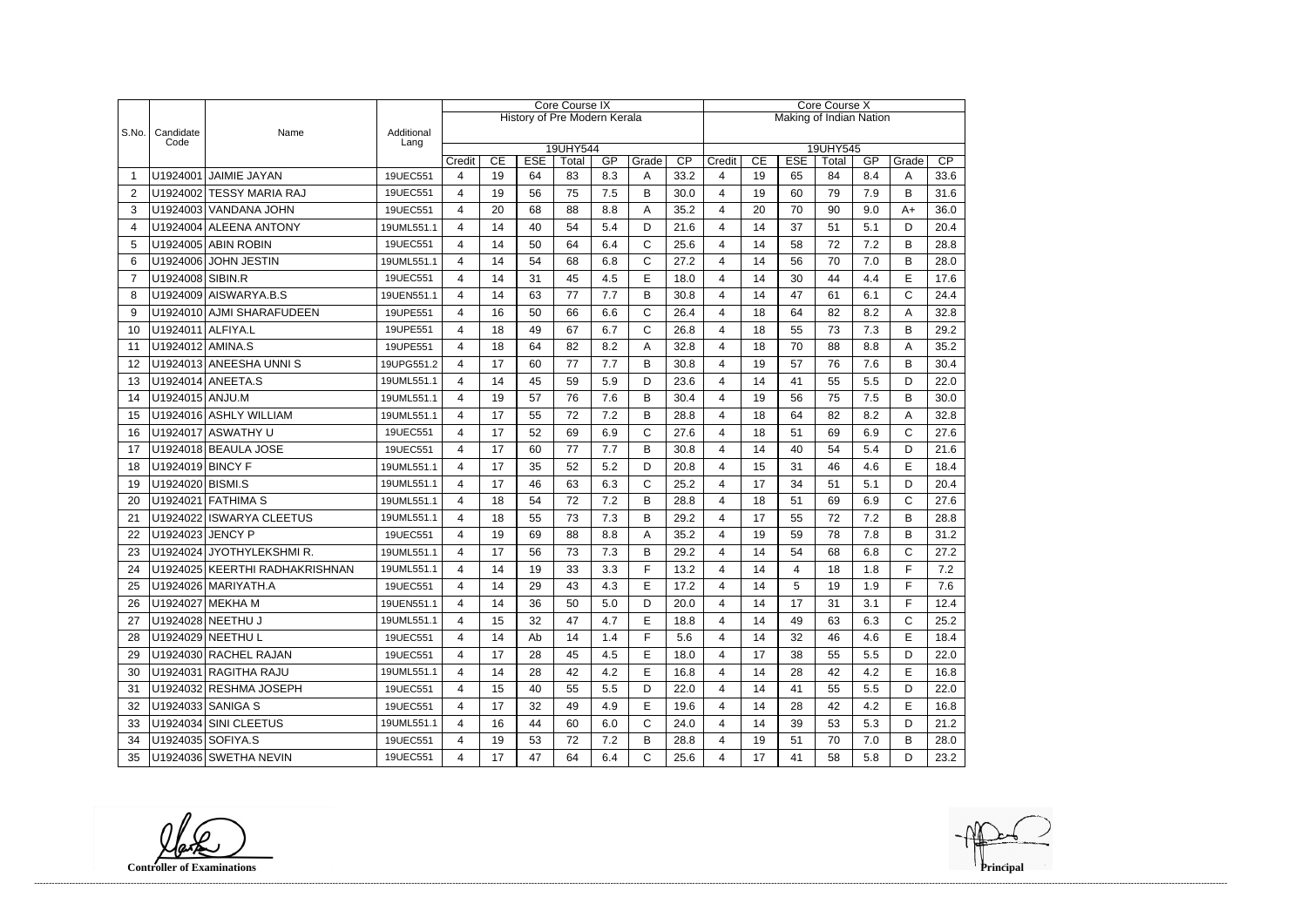|       |           | Name                     |                    |        |     |     | Core Course IX               |     |       |      | Core Course X           |    |            |       |      |                        |      |  |
|-------|-----------|--------------------------|--------------------|--------|-----|-----|------------------------------|-----|-------|------|-------------------------|----|------------|-------|------|------------------------|------|--|
|       |           |                          | Additional<br>Lang |        |     |     | History of Pre Modern Kerala |     |       |      | Making of Indian Nation |    |            |       |      |                        |      |  |
| S.No. | Candidate |                          |                    |        |     |     |                              |     |       |      |                         |    |            |       |      |                        |      |  |
|       | Code      |                          |                    |        |     |     | 19UHY544                     |     |       |      | 19UHY545                |    |            |       |      |                        |      |  |
|       |           |                          |                    | Credit | CE. | ESE | Total                        | GP  | Grade | СP   | Credit                  | CЕ | <b>ESE</b> | Total | GP   | Grade                  | CP.  |  |
| 36    |           | U1924037 ABHIJITH.A.S    | 19UML551.1         | 4      | 16  | 36  | 52                           | 5.2 |       | 20.8 |                         | 16 | 47         | 63    | 6.3  | ⌒<br>$\bullet$         | 25.2 |  |
| 37    |           | U1924038 ARAVIND S HARI  | 19UEN551.1         | 4      | 14  |     | 17                           | 1.7 |       | 6.8  |                         | 14 | Ab         | 14    | . .4 |                        | 5.6  |  |
| 38    |           | U1924039 ERICK YESUDASAN | 19UEC551           | 4      | 14  | 38  | 52                           | 5.2 |       | 20.8 |                         | 14 | 51         | 65    | 6.5  | $\sim$<br>$\mathbf{v}$ | 26.0 |  |
| 39    |           | U1924040 HAM V.PHILIP    | 19UML551.1         | 4      | 14  | דו  | 31                           | 3.1 |       | 12.4 |                         | 14 | Ab         | 14    | l.4  |                        | 5.6  |  |
| 40    |           | U1924041 JAYAKRISHNAN.U  | 19UML551.1         | 4      | 14  | 18  | 32                           | 3.2 |       | 12.8 |                         | 16 | 34         | 50    | 5.0  | n                      | 20.0 |  |
| 41    |           | U1924042 SIJU JUSTIN     | 19UBO551           | 4      | 17  | 55  | 72                           | 7.2 | B     | 28.8 |                         | 18 | 56         | 74    | 7.4  | B                      | 29.6 |  |

**Controller of Examinations Principal**

------------------------------------------------------------------------------------------------------------------------------------------------------------------------------------------------------------------------------------------------------------------------------------------------------------------------------------------------------------------------------------------------------------------------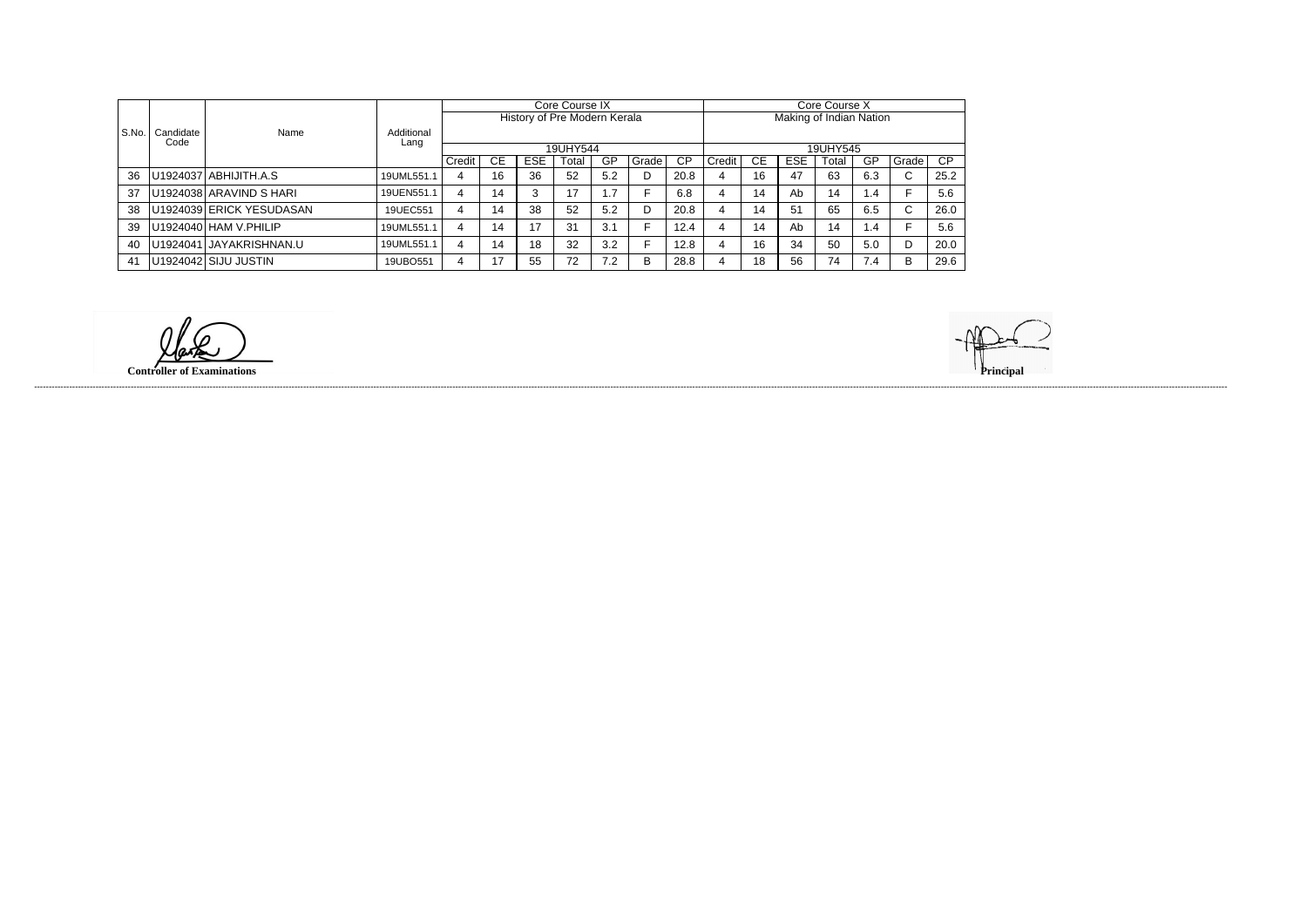|                |                   |                                |                    | Open Course           |    |            |       |     |                 |      |        |                |              |               |  |
|----------------|-------------------|--------------------------------|--------------------|-----------------------|----|------------|-------|-----|-----------------|------|--------|----------------|--------------|---------------|--|
|                |                   |                                |                    |                       |    |            |       |     |                 |      |        |                |              |               |  |
| S.No.          | Candidate<br>Code | Name                           | Additional<br>Lang |                       |    |            |       |     |                 |      | Total  | <b>SCPA</b>    | Grade        | Result        |  |
|                |                   |                                |                    | Credit                | CE | <b>ESE</b> | Total | GP  | $\overline{CP}$ |      |        |                |              |               |  |
| -1             | U1924001          | <b>JAIMIE JAYAN</b>            | 19UEC551           | $\overline{2}$        | 20 | 72         | 92    | 9.2 | Grade<br>$A+$   | 18.4 | 168.0  | 8.40           | A            | PASSED        |  |
| $\overline{2}$ |                   | U1924002 TESSY MARIA RAJ       | 19UEC551           | $\overline{2}$        | 20 | 58         | 78    | 7.8 | B               | 15.6 | 155.2  | 7.76           | B            | PASSED        |  |
| 3              |                   | U1924003 VANDANA JOHN          | 19UEC551           | $\overline{2}$        | 20 | 76         | 96    | 9.6 | $A+$            | 19.2 | 178.2  | 8.91           | A            | PASSED        |  |
| 4              |                   | U1924004 ALEENA ANTONY         | 19UML551.1         | $\overline{2}$        | 18 | 38         | 56    | 5.6 | D               | 11.2 | 110.2  | 5.51           | D            | PASSED        |  |
| 5              |                   | U1924005 ABIN ROBIN            | 19UEC551           | 2                     | 18 | 55         | 73    | 7.3 | B               | 14.6 | 137.2  | 6.86           | $\mathsf{C}$ | PASSED        |  |
| 6              |                   | U1924006 JOHN JESTIN           | 19UML551.1         | $\overline{2}$        | 18 | 52         | 70    | 7.0 | B               | 14.0 | 141.2  | 7.06           | B            | PASSED        |  |
| $\overline{7}$ | U1924008 SIBIN.R  |                                | 19UEC551           | $\overline{2}$        | 19 | 28         | 47    | 4.7 | E               | 9.4  | 91.4   | 4.57           | E            | <b>PASSED</b> |  |
| 8              |                   | U1924009 AISWARYA.B.S          | 19UEN551.1         | 2                     | 19 | 31         | 50    | 5.0 | D               | 10.0 | 129.8  | 6.49           | C            | PASSED        |  |
| 9              |                   | U1924010 AJMI SHARAFUDEEN      | 19UPE551           | $\overline{2}$        | 16 | 43         | 59    | 5.9 | D               | 11.8 | 141.0  | 7.05           | B            | PASSED        |  |
| 10             | U1924011 ALFIYA.L |                                | 19UPE551           | 2                     | 17 | 44         | 61    | 6.1 | $\mathsf{C}$    | 12.2 | 137.0  | 6.85           | $\mathsf{C}$ | PASSED        |  |
| 11             | U1924012 AMINA.S  |                                | 19UPE551           | $\overline{2}$        | 16 | 51         | 67    | 6.7 | C               | 13.4 | 165.2  | 8.26           | A            | PASSED        |  |
| 12             |                   | U1924013 ANEESHA UNNIS         | 19UPG551.2         | $\overline{2}$        | 19 | 62         | 81    | 8.1 | A               | 16.2 | 148.8  | 7.44           | B            | PASSED        |  |
| 13             |                   | U1924014 ANEETA.S              | 19UML551.1         | 2                     | 17 | 54         | 71    | 7.1 | В               | 14.2 | 124.0  | 6.20           | $\mathsf{C}$ | PASSED        |  |
| 14             | U1924015 ANJU.M   |                                | 19UML551.1         | $\overline{2}$        | 20 | 66         | 86    | 8.6 | A               | 17.2 | 158.4  | 7.92           | B            | PASSED        |  |
| 15             |                   | U1924016 ASHLY WILLIAM         | 19UML551.1         | $\overline{2}$        | 20 | 67         | 87    | 8.7 | Α               | 17.4 | 153.0  | 7.65           | B            | PASSED        |  |
| 16             |                   | U1924017 ASWATHY U             | 19UEC551           | $\overline{2}$        | 19 | 45         | 64    | 6.4 | C               | 12.8 | 130.0  | 6.50           | C            | PASSED        |  |
| 17             |                   | U1924018 BEAULA JOSE           | 19UEC551           | $\overline{2}$        | 18 | 57         | 75    | 7.5 | B               | 15.0 | 133.0  | 6.65           | $\mathsf{C}$ | PASSED        |  |
| 18             | U1924019 BINCY F  |                                | 19UML551.1         | $\overline{2}$        | 19 | 40         | 59    | 5.9 | D               | 11.8 | 110.0  | 5.50           | D            | <b>PASSED</b> |  |
| 19             | U1924020 BISMI.S  |                                | 19UML551.1         | $\overline{2}$        | 18 | 48         | 66    | 6.6 | C               | 13.2 | 127.2  | 6.36           | $\mathsf{C}$ | PASSED        |  |
| 20             | U1924021          | <b>FATHIMA S</b>               | 19UML551.1         | $\overline{2}$        | 19 | 60         | 79    | 7.9 | В               | 15.8 | 140.4  | 7.02           | B            | PASSED        |  |
| 21             | U1924022          | <b>ISWARYA CLEETUS</b>         | 19UML551.1         | $\overline{2}$        | 20 | 63         | 83    | 8.3 | A               | 16.6 | 153.4  | 7.67           | B            | PASSED        |  |
| 22             | U1924023 JENCY P  |                                | 19UEC551           | $\overline{2}$        | 20 | 28         | 48    | 4.8 | E               | 9.6  | 151.2  | 7.56           | B            | PASSED        |  |
| 23             |                   | U1924024 JYOTHYLEKSHMIR.       | 19UML551.1         | 2                     | 15 | 53         | 68    | 6.8 | C               | 13.6 | 140.4  | 7.02           | B            | <b>PASSED</b> |  |
| 24             |                   | U1924025 KEERTHI RADHAKRISHNAN | 19UML551.1         | $\overline{2}$        | 19 | 36         | 55    | 5.5 | D               | 11.0 |        |                | F            | <b>FAILED</b> |  |
| 25             |                   | U1924026 MARIYATH.A            | 19UEC551           | 2                     | 19 | 15         | 34    | 3.4 | F               | 6.8  |        |                | $\mathsf F$  | FAILED        |  |
| 26             |                   | U1924027 MEKHA M               | 19UEN551.1         | $\overline{2}$        | 18 | 22         | 40    | 4.0 | F               | 8.0  | $\sim$ | $\blacksquare$ | F            | <b>FAILED</b> |  |
| 27             |                   | U1924028   NEETHU J            | 19UML551.1         | $\overline{2}$        | 18 | 52         | 70    | 7.0 | B               | 14.0 | 112.2  | 5.61           | D            | PASSED        |  |
| 28             |                   | U1924029   NEETHU L            | 19UEC551           | $\overline{2}$        | 18 | 4          | 22    | 2.2 | F               | 4.4  | $\sim$ | $\blacksquare$ | F            | <b>FAILED</b> |  |
| 29             |                   | U1924030 RACHEL RAJAN          | 19UEC551           | $\overline{2}$        | 18 | 19         | 37    | 3.7 | F               | 7.4  |        | $\blacksquare$ | F            | <b>FAILED</b> |  |
| 30             |                   | U1924031 RAGITHA RAJU          | 19UML551.1         | $\overline{2}$        | 18 | 42         | 60    | 6.0 | $\mathsf{C}$    | 12.0 | $\sim$ | $\sim$         | F            | <b>FAILED</b> |  |
| 31             |                   | U1924032 RESHMA JOSEPH         | 19UEC551           | $\mathbf{2}^{\prime}$ | 19 | 36         | 55    | 5.5 | D               | 11.0 | 106.4  | 5.32           | D            | PASSED        |  |
| 32             |                   | U1924033 SANIGA S              | 19UEC551           | $\overline{2}$        | 20 | 30         | 50    | 5.0 | D               | 10.0 | $\sim$ | $\sim$         | F            | <b>FAILED</b> |  |
| 33             |                   | U1924034 SINI CLEETUS          | 19UML551.1         | $\overline{2}$        | 19 | 57         | 76    | 7.6 | B               | 15.2 | 127.0  | 6.35           | С            | PASSED        |  |
| 34             | U1924035 SOFIYA.S |                                | 19UEC551           | $\overline{2}$        | 20 | 57         | 77    | 7.7 | В               | 15.4 | 136.2  | 6.81           | $\mathsf{C}$ | <b>PASSED</b> |  |
| 35             |                   | U1924036 SWETHA NEVIN          | 19UEC551           | $\overline{2}$        | 20 | 59         | 79    | 7.9 | B               | 15.8 | 128.0  | 6.40           | C            | <b>PASSED</b> |  |

**Controller of Examinations**